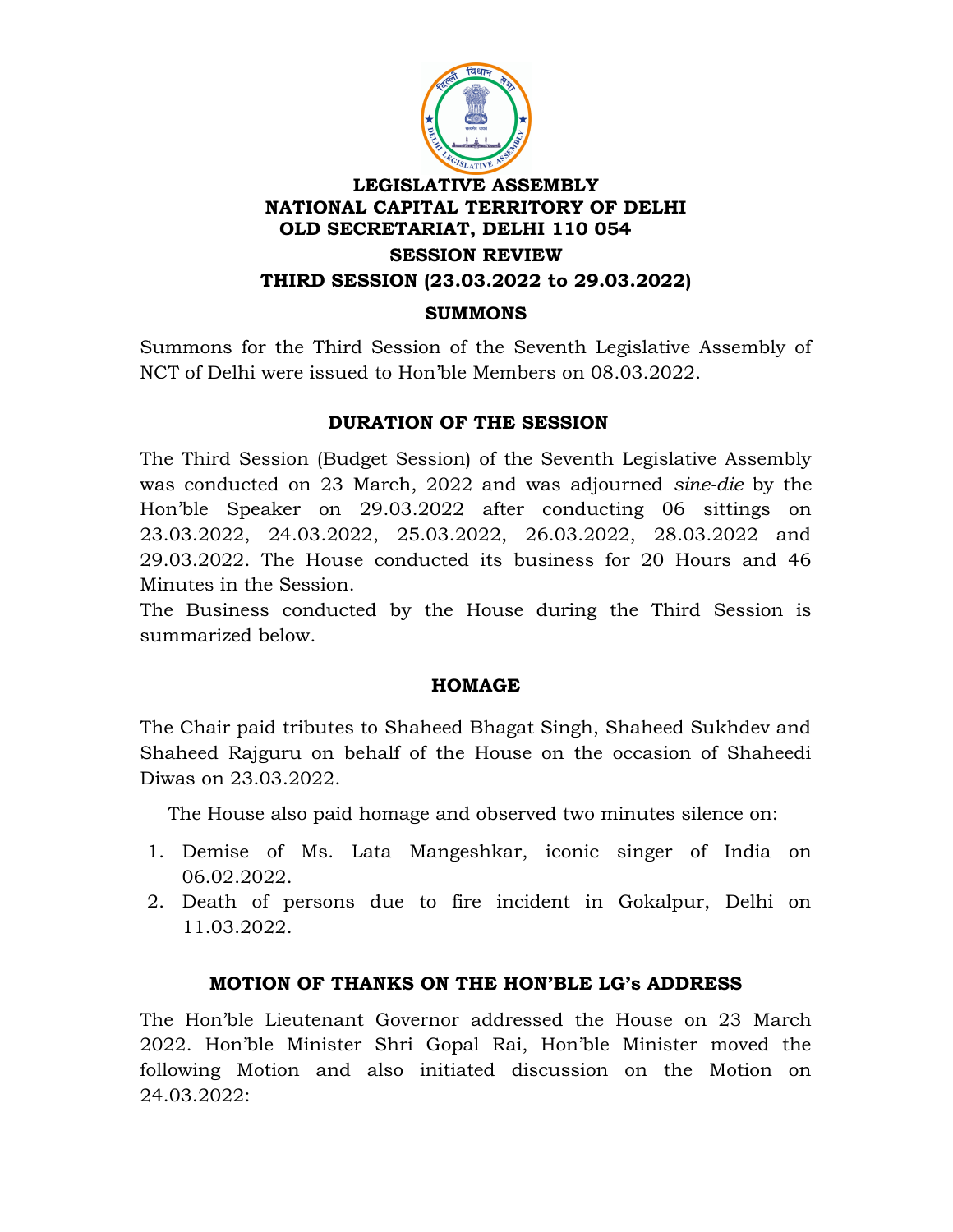"That this House expresses its gratitude to Hon'ble Lieutenant Governor for his address delivered to the Assembly on 23 March 2022".

10 Members including Shri Ramvir Singh Bidhuri, Hon'ble Leader of Opposition participated in the discussion on the Motion of Thanks and the Hon'ble Chief Minister replied to the discussion.

The Motion of Thanks was put to vote and adopted by voice vote on 24 March 2022.

#### ECONOMIC SURVEY

Shri Manish Sisodia, Hon'ble Deputy Chief Minister presented the Economic Survey of Delhi (2021-22) on 25 March, 2022 (English & Hindi Version).

## STATUS REPORT OF OUTCOME BUDGET

Shri Manish Sisodia, Hon'ble Deputy Chief Minister presented the Status Report of Outcome Budget 2021-22 (upto 31 December 2021) (Hindi & English version) on 25 March, 2022 and made a detailed statement explaining its salient features.

## ANNUAL BUDGET (2022-23)

Shri Manish Sisodia, Hon'ble Deputy Chief Minister presented the Annual Budget of NCT of Delhi for the financial year 2022-23 on 26 March 2022. The discussion on the Budget was held on 28 March 2022 and 29 March 2022. 23 Members including Hon'ble Minister of Development, Hon'ble Deputy Speaker, Hon'ble Leader of Opposition, Hon'ble Minister of Food & Supplies and Hon'ble Minister of Health participated in the discussion. Hon'ble Deputy Chief Minister replied to the discussion. Hon'ble Chief Minister also expressed his views. The Budget was passed on 29.03.2022.

 Demands for Grants for financial year 2022-23 were also presented by the Hon'ble Deputy Chief Minister on 26 March 2022 which were considered demand-wise, put to vote and adopted by voice vote.

Hon'ble Deputy Chief Minister also presented the Second and Final batch of Supplementary Demands for Grants for the financial year 2021- 22 on 26.03.2022. The Supplementary Demands were considered demand-wise and passed by voice-vote on 26.03.2022.

The Budget and related business was transacted in paperless mode. All the Hon'ble Members were provided with I-Pads to access the budget documents.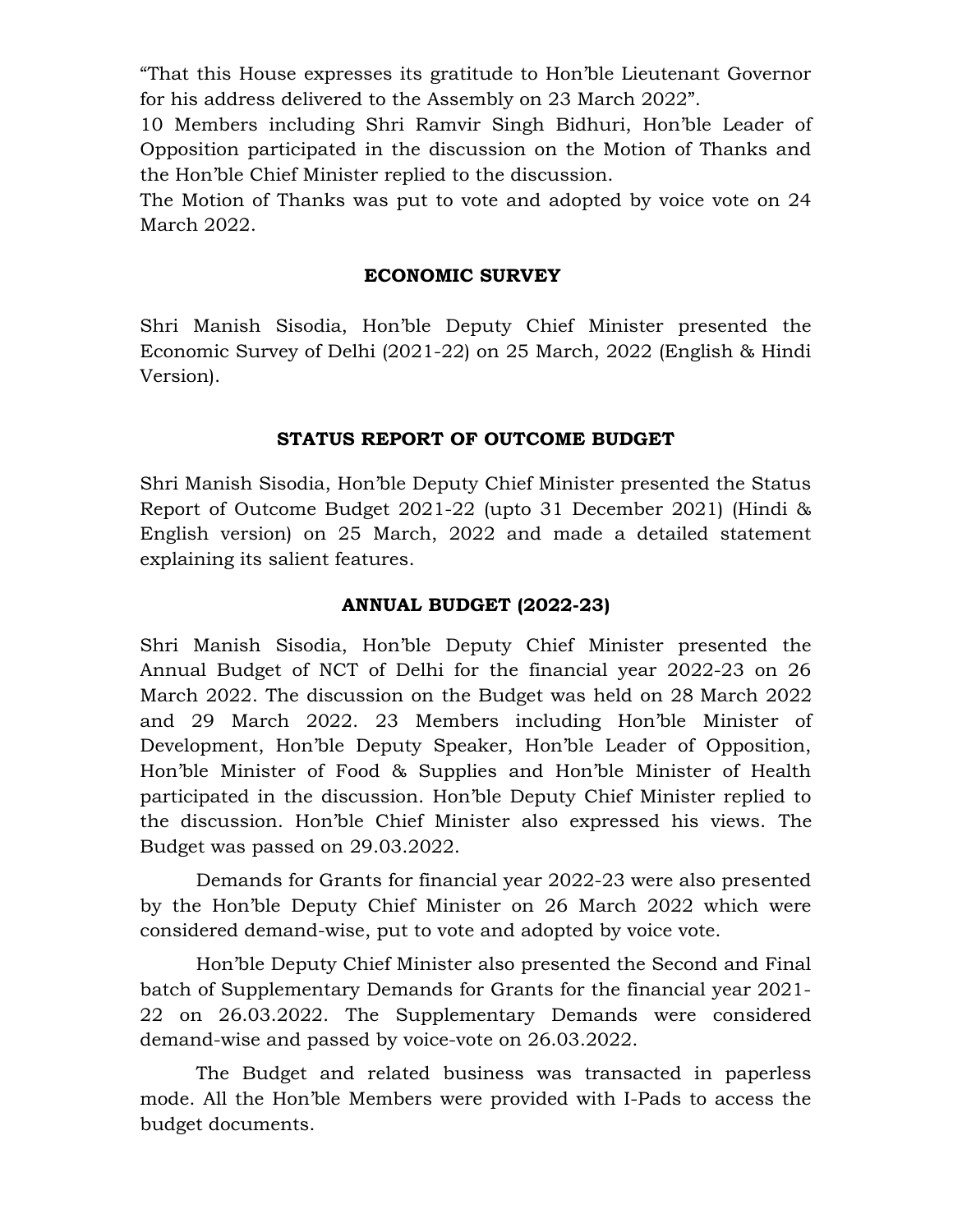#### MATTERS RAISED BY MEMBERS

#### Special Mention (Under Rule 280):

111 Notices for Special Mention were received during the Session. 53 Matters were raised in the Session under Rule 280. The Matters raised under Rule 280 have been referred to the concerned Departments for furnishing replies to the Hon'ble Members within 30 days.

## Short Duration Discussions (Rule 55):

On 25 March, 2022, Shri Sanjeev Jha, Hon'ble Member initiated Short Duration Discussion on 'Delay in conduct of elections to the Municipal Corporations of Delhi.' 14 Members including Shri Ramvir Singh Bidhuri, Hon'ble Leader of Opposition participated in the discussion. Shri Satyendar Jain, Hon'ble Minister replied to the discussion and Shri Manish Sisodia, Hon'ble Deputy Chief Minister also expressed his views.

## Calling Attention (Rule 54):

On 28.03.2022, Shri Saurabh Bharadwaj, Hon'ble Member called the attention of Minister of Revenue on the issue related to "Plight of Kashmiri Pandits and inability of Central Government to rehabilitate Kashmiri families." 06 Members participated in the discussion.

Shri Manish Sisodia, Hon'ble Deputy Minister replied to the discussion.

# Motions Under Rule 114:

The House adopted the following Motions :

- (1) On 23 March 2022, Shri Jarnail Singh, Hon'ble Member congratulated Shri Arvind Kejriwal, Hon'ble Chief Minister on the victory of Aam Aadmi Party in the recent Punjab elections.
- (2) On 29 March 2022, Shri Somnath Bharti, Hon'ble Member moved a Motion of Thanks for initiating steps to make Delhi Legislative Assembly an e-Vidhan Sabha i.e. a paperless Assembly and also made a brief statement on e-Vidhan and e-Budget (2022-23).
- (3) On 29 March 2022, Shri Kuldeep Kumar, Hon'ble Member congratulated Shri Arvind Kejriwal, Hon'ble Chief Minister for organizing a grand musical play on the life and teachings of Dr. Baba Saheb Ambedkar from 25 February 2022 to 24 March 2022 and also on the decision to display the portraits of Baba Saheb Ambedkar and Shaheed Bhagat Singh in the offices of Govt. of NCT of Delhi.
- (4) On 25 March 2022, Shri Rohit Kumar, Hon'ble Member made a Motion of Thanks to the Hon'ble Chief Minister of Delhi for implementation of the scheme "Jahan Jhuggi Wahin Makan".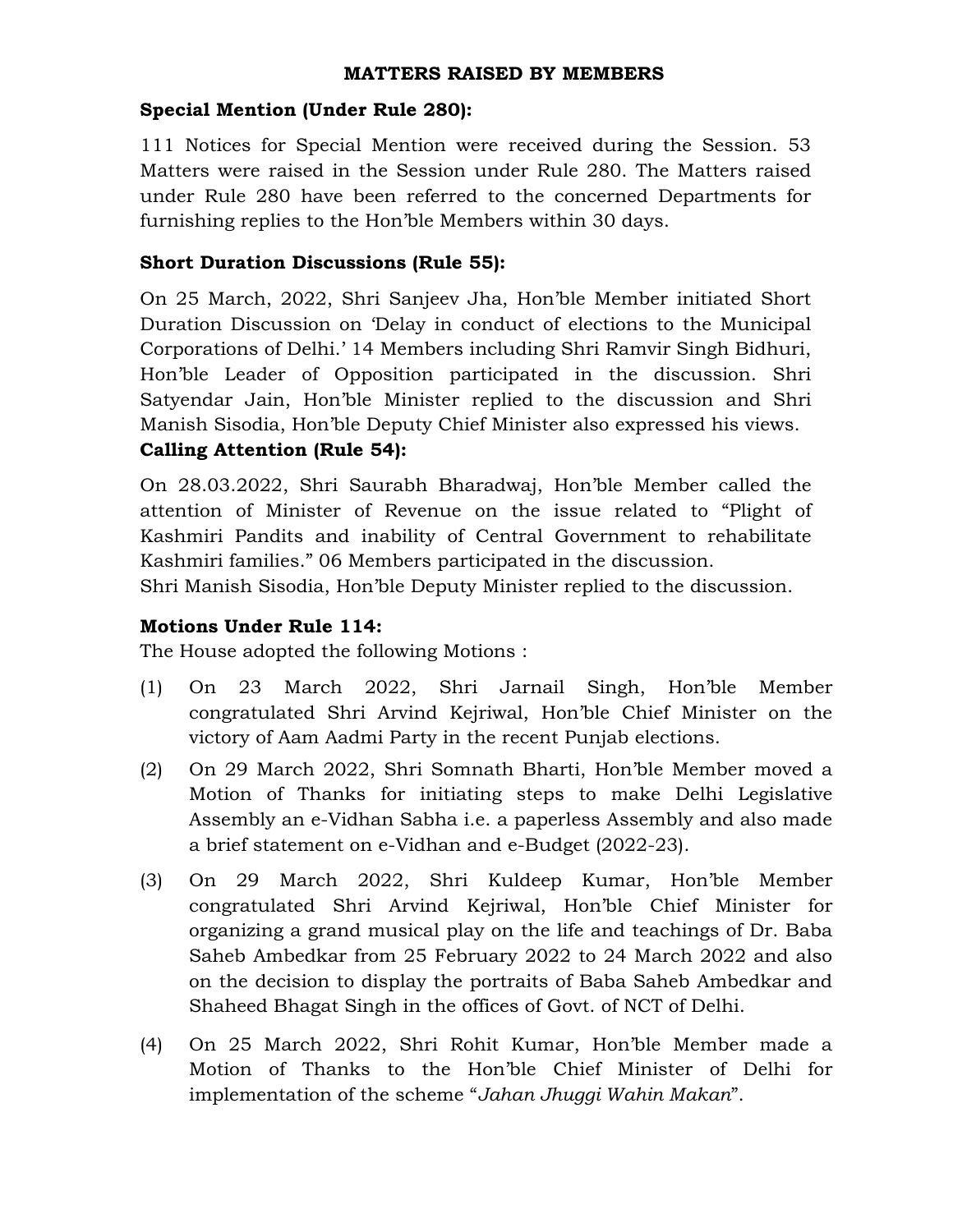(5) On 28 March 2022, Shri Mohinder Goyal, Hon'ble Member moved a Motion condemning the statement given by Shri Adesh Kumar Gupta, BJP President, Delhi on use of the unparliamentary and derogatory language by BJP Members on social media against Shri Arvind Kejriwal, Hon'ble Chief Minister of Delhi. Shri Naresh Balyan seconded the Motion. The Motion was put to vote and adopted by voice vote on 28 March 2022.

#### **OUESTIONS**

A total of 305 notices of Questions were received during the Session for the Question Hour scheduled for 24 March, 28 March and 29 March, 2022. Out of these 60 Notices of Starred Questions and 225 Unstarred Questions were admitted. 16 Notices were disallowed and 04 Notices were clubbed. Replies to 58 Starred Questions were provided by the concerned Ministers in the House. The Chair expressed serious displeasure on non-receipt of replies to 09 Questions and referred the same to the Committee of Privileges.

#### PAPERS LAID

07 papers were laid on the Table of the House:-

- (i) Copy of Address delivered by Hon'ble Lieutenant Governor on the Table of the House (English & Hindi version) on 23 March 2022.
- (ii) Annual Accounts alongwith Audit Report for the financial years from 2008-09 to 2016-17 of Dr. B.R. Ambedkar University, Delhi (Hindi and English Version) on 24 March, 2022.
- (iii) The Delhi Electricity Regulatory Commission (Forum for Redressal of Grievances of the Consumers and Ombudsman) (First Amendment) Regulations, 2022 (Hindi & English Version) on 24 March 2022.
- (iv) Annual Report for the year 2018-19 of Delhi Transport Corporation (Hindi & English version)
- (v) Profit & Loss Account and Balance Sheet for the year ending 31.03.2020 of Delhi Transport Corporation (Hindi & English version)
- (vi) Annual Audit Report & Review for the Audit Report and Annual Accounts of Delhi Transport Corporation for the year 2019-20 (Hindi & English version)
- (vii) List of Tenders (I & FC Department) in 2020-21 and 2021-22.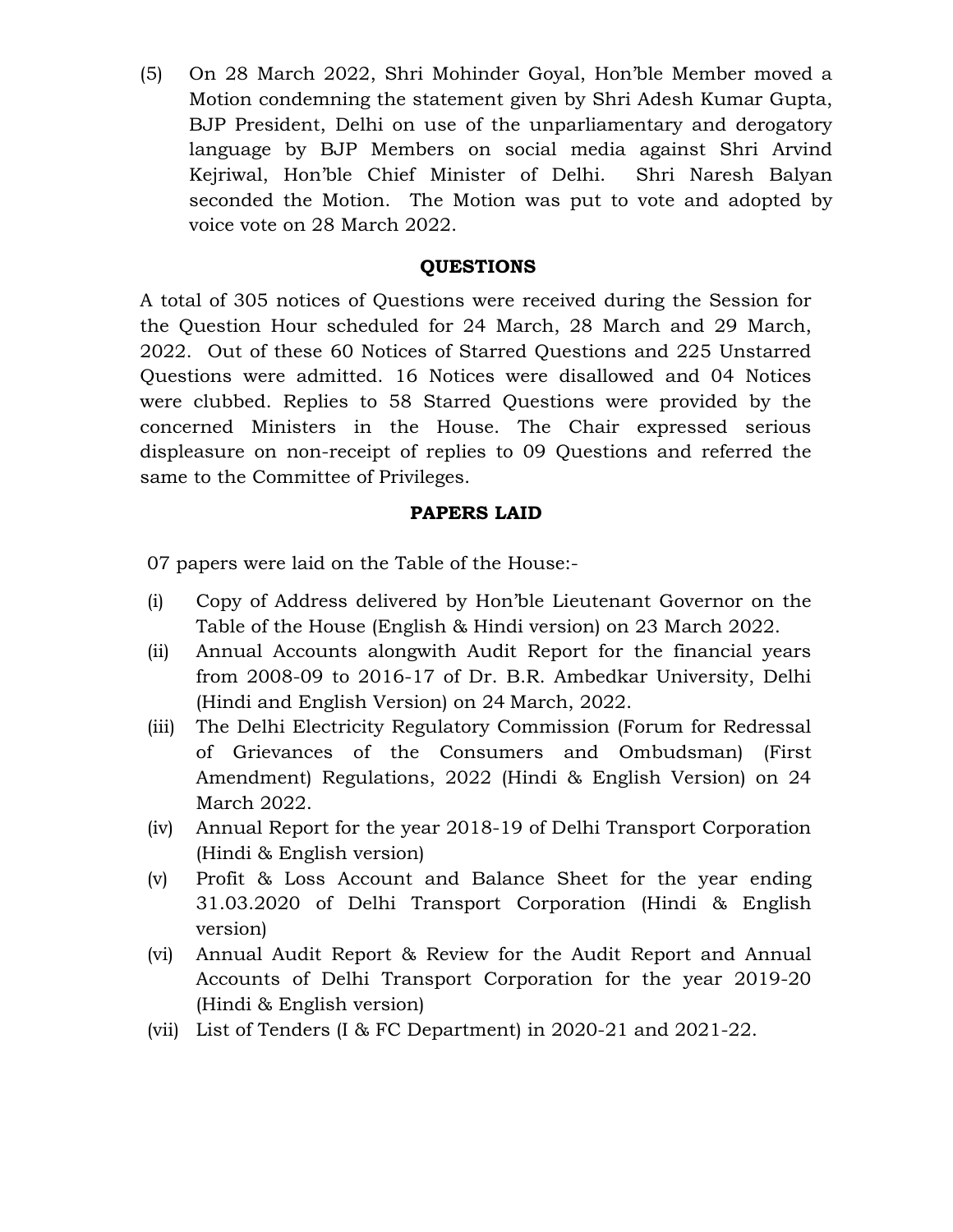#### COMMITTEE REPORT

Smt. Rakhi Birla, Hon'ble Deputy Speaker presented the Third Report of Business Advisory Committee on 23.03.2022. The House adopted the Report on 24 March, 2022.

## LEGISLATION

- 1. On 26 March 2022, The Delhi Appropriation (No.2) Bill, 2022 was considered clause wise by the House and adopted by voice vote.
- 2. On 29 March 2022, The Delhi Appropriation (No.3) Bill, 2022 was considered clause wise by the House and adopted by voice vote.
- 3. On 29 March 2022, The Delhi Electricity Reforms (Amendment) Bill, 2022 was considered clause-wise and adopted by voice vote.

## ELECTION TO FINANCIAL COMMITTEES

Hon'ble Chief Minister moved the following motion on 23.03.2022:

"That the Members of this House do proceed to elect in accordance with the Rule 192(2), Rule 194(2) and Rule 196(2) respectively of the Rules of Procedure and Conduct of Business in the Legislative Assembly, nine Members each from amongst themselves to serve as Members of the Committee on Public Accounts, Committee on Estimates and Committee on Government Undertakings"

# ANNOUNCEMENTS/DECISIONS BY THE CHAIR

- 1. On 23 March, 2022, the Chair expressed displeasure over the disrespectful behavior of the Opposition Members at the start of Hon'ble Lieutenant Governor's Address and requested the Members not to repeat such behavior in future.
- 2. On 24.03.2022 the Chair named Shri Vijender Gupta and Shri Jitender Mahajan, Hon'ble Members for their sloganeering and use of derogatory language and directed the Marshalls to escort them out.
- 3. On 24 March 2022, the Chair congratulated Shri Raghav Chadha on his nomination to Rajya Sabha. Hon'ble Leader of Opposition and Hon'ble Deputy Chief Minister also congratulated Shri Raghav Chadha. On 29 March, 2022, the Chair also informed the House that Shri Raghav Chadha has tendered his resignation from Delhi Legislative Assembly and he has accepted the same on 28 March 2022.